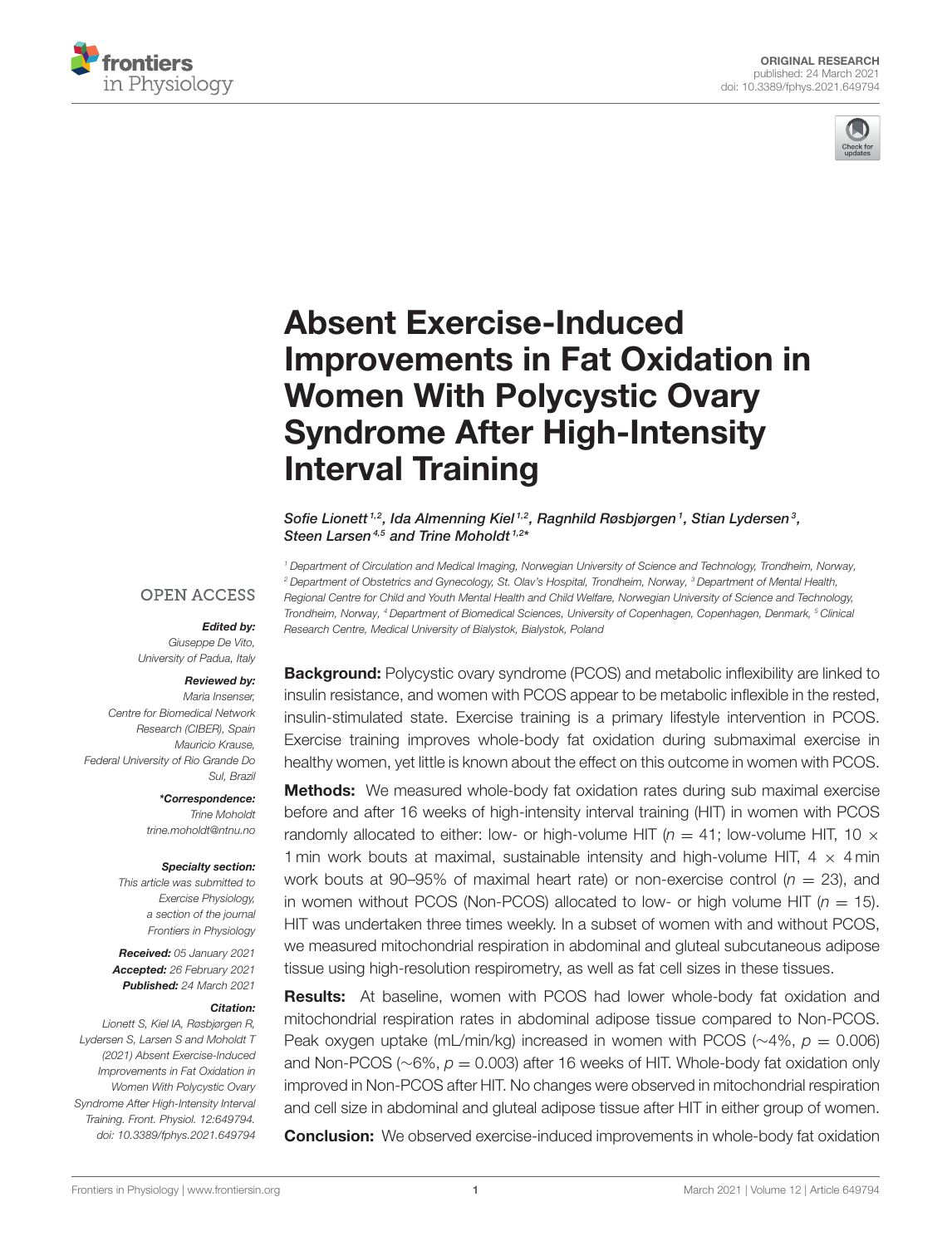during submaximal exercise in Non-PCOS, but not in women with PCOS, after 16 weeks of HIT, suggesting metabolic inflexibility in women with PCOS.

**Clinical Trial Registration:** [www.clinicaltrials.gov,](http://www.clinicaltrials.gov) identifier NCT02419482 and NCT02943291.

Keywords: endocrinology, metabolic flexibility, exercise, cardiorespiratory fitness, insulin resistance, mitochondrial respiration, adipose tissue, cell size

# INTRODUCTION

Polycystic ovary syndrome (PCOS) is the most common endocrine disorder in reproductive-age women, affecting up to 13% of women globally [\(Bozdag et al., 2016\)](#page-11-0). PCOS is associated with increased risk of infertility, insulin resistance, type 2 diabetes and cardiovascular diseases [\(Moran et al., 2010;](#page-11-1) [Teede et al., 2010;](#page-11-2) [De Groot et al., 2011\)](#page-11-3). Despite the high prevalence and adverse health complications of PCOS, the underlying mechanisms and optimal treatment are still unclear. Insulin resistance and the compensatory hyperinsulinemia is proposed to play a central role in the pathophysiology, contributing to the metabolic and reproductive features of PCOS (Diamanti-Kandarakis and Papavassiliou, [2006\)](#page-11-4).

Metabolic flexibility is the ability to alter substrate use in response to a physiological stimulus, including the transition from fasting to fed states/insulin stimulation or exercise [\(Goodpaster and Sparks, 2017\)](#page-11-5). Metabolic inflexibility, characterized by distorted nutrient sensing, blunted substrate switching, and impaired energy homeostasis, is linked to insulin resistance [\(Goodpaster and Sparks, 2017\)](#page-11-5). Women with PCOS appear to have higher metabolic inflexibility in the rested, insulin-stimulated state compared to unaffected women [\(Rimmer et al., 2020\)](#page-11-6). Previous studies have suggested that the insulin resistance observed in PCOS may be linked to aberrant adipose tissue morphology and function including enlarged adipocytes and decreased insulin-stimulated rates of glucose utilization in adipocytes [\(Dunaif et al., 1992;](#page-11-7) Manneras-Holm et al., [2011\)](#page-11-8).

Lifestyle modification including regular physical activity is regarded as first-line therapy in women with PCOS (Teede et al., [2018\)](#page-12-0). Exercise training induces a multitude of positive, health-related outcomes in women with PCOS [\(Kite et al., 2019\)](#page-11-9), and superior effects of vigorous intensity exercise compared to moderate intensity training, have been observed among women with PCOS [\(Greenwood et al., 2016;](#page-11-10) [Patten et al., 2020\)](#page-11-11).

The aims of this study were first to compare wholebody fat oxidation during submaximal exercise, cell size and mitochondrial respiration of adipose tissue in women with and without PCOS, and second to assess the response to 16 weeks of HIT.

# MATERIALS AND METHODS

### Study Design

The present study is a secondary analysis of a two-center, randomized controlled trial; IMProving Reproductive function in women with Polycystic OVary syndrome with highintensity Interval Training [IMPROV-IT [\(Kiel et al., 2020\)](#page-11-12); ClinicalTrials.gov identifier: NCT02419482] conducted at the Norwegian University of Science and Technology (NTNU) in Trondheim, Norway and the Australian Catholic University (ACU) in Melbourne, VIC, Australia, and a randomized, uncontrolled trial undertaken at NTNU [The Adipose Tissue Function and Response to Exercise Training in Women With and Without Polycystic Ovary Syndrome trial (HIT-FAT); ClinicalTrials.gov identifier: NCT02943291]. The detailed study design for the IMPROV-IT trial has been published elsewhere [\(Kiel et al., 2020\)](#page-11-12). In brief, after stratification for BMI < or  $\geq$  27 kg/m<sup>2</sup> and study center, women with PCOS were randomized in a 1:1:1 manner to 16 weeks of semi-supervised HIT or a no-exercise control group: (1) Low-volume HIT (LV-HIT), (2) High-volume HIT (HV-HIT), or (3) Non-exercise (Non-Ex).

In the HIT-FAT trial, women without PCOS were selected as a control group, and individually matched by age  $(\pm 5 \text{ years})$ and BMI  $(\pm 2 \text{ kg/m}^2)$  to women with PCOS in the IMPROV-IT trial. Women without PCOS were randomly allocated (1:1), after stratification for BMI < or  $\geq$  27 kg/m<sup>2</sup>, to 16 weeks of semisupervised LV-HIT or HV- HIT. For the purpose of the analyses in this report and because no differences were observed between the LV-HIT and HV-HIT groups, we pooled the LV-HIT and HV-HIT groups into one group for women with PCOS (PCOS HIT) and one group for women without PCOS (Non-PCOS HIT).

# Ethical Approval

The studies were performed according to the Helsinki declaration and approved by The Regional Committee for Medical and Health Research Ethics in Central Norway (REK-midt 2015/468 and 2016/545), and the ACU Human Research Ethics Committee (2017-260H). Participants were informed about the experiments and potential risks verbally and in writing before their written consent was obtained.

### Participants

Sixty-four previously inactive women with PCOS and 15 previously inactive women without PCOS were included in this study. PCOS was defined according to the Rotterdam criteria [\(Rotterdam, 2004\)](#page-11-13), with at least two of the following three features present: polycystic ovary morphology (12 or more 2–9 mm follicles or >10 ml in volume in at least one ovary), hyperandrogenism (either clinical signs such as acne or hirsutism, or biomedical), and/or oligo/amenorrhea. Hirsutism was defined as a modified Ferriman-Gallwey score of ≥8 [\(Ferriman and Gallwey, 1961\)](#page-11-14). The PCOS diagnosis was ruled out in all the women without PCOS as they were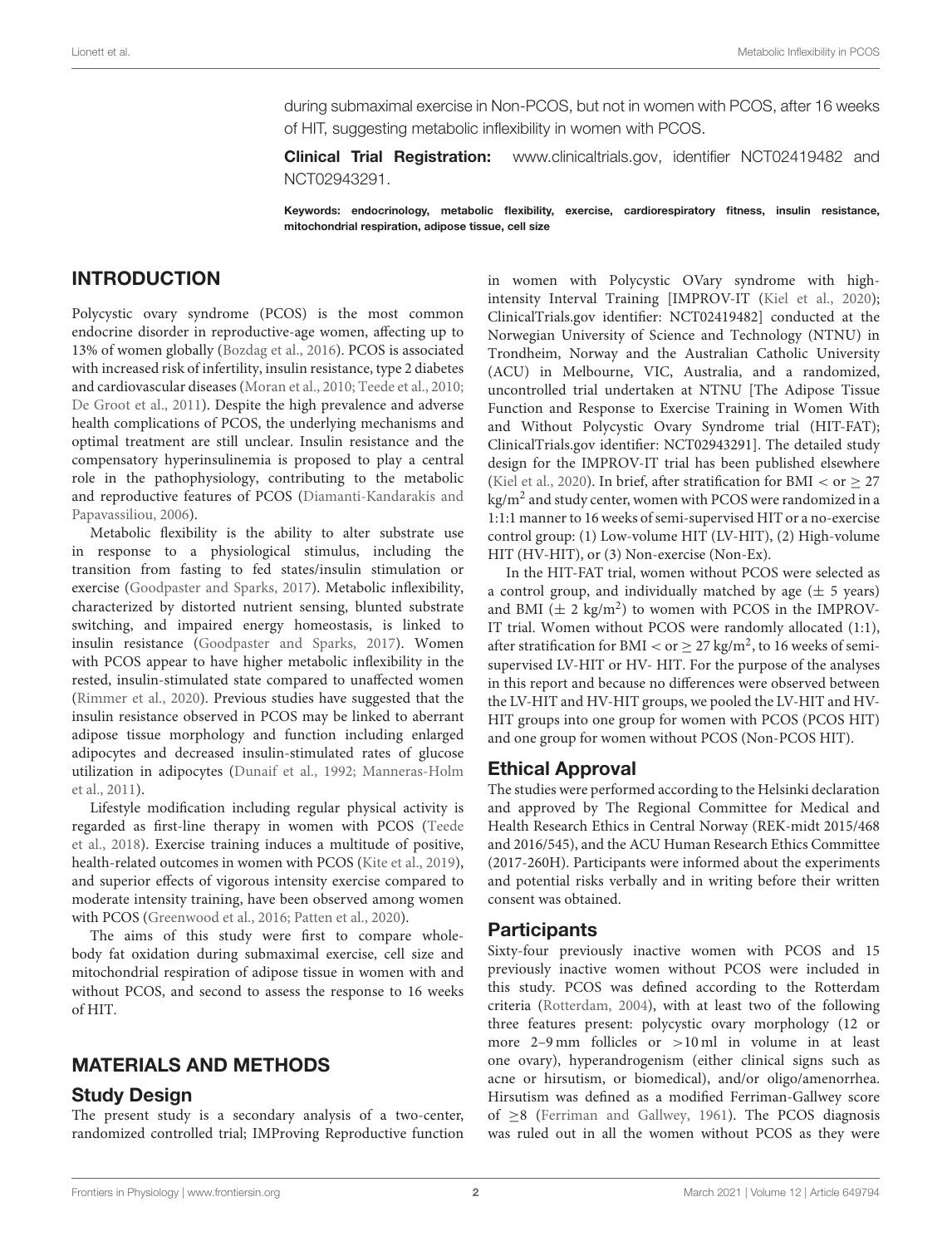normally menstruating, with no evidence of hyperandrogenism or polycystic ovaries.

To be eligible for inclusion, the women had to be between 18 and 45 years old and were excluded if they were undertaking regular endurance training  $\geq 2$  sessions/week, had any cardiovascular diseases or endocrine disorders, were pregnant, had been breastfeeding within the last 24 weeks, or if they were using hormonal contraceptives, insulin sensitizers or drugs known to affect gonadotropin or ovulation (with a washout period of 3 months prior to inclusion).

#### Interventions

The exercise training was semi-supervised during the 16 weeks intervention period, and participants attended at least one weekly supervised training session, with the opportunity to perform the two remaining weekly sessions either supervised at the study centers or unsupervised (total of three exercise sessions per week).

The exercise training protocols have been described previously [\(Kiel et al., 2020\)](#page-11-12). Briefly, participants walked or ran on treadmills during the supervised exercise sessions, while they could choose to perform the unsupervised exercise sessions walking or running on treadmills or outdoors. The LV-HIT protocol consisted of 10  $\times$  1 min work bouts at the maximal intensity the participants could sustain, interspersed by 1 min of passive recovery or lowintensity walking. The HV-HIT protocol comprised  $4 \times 4$  min work bouts at an intensity corresponding to 90–95% maximal heart rate  $(HR_{max})$  interspersed by 3 min active recovery at ∼70% of HRmax. All training sessions included 10 min warmup and 3 min cool-down. Participants wore HR monitors (Polar M400) during all exercise sessions, and registered their exercise sessions via an online exercise-training diary (Polar Flow) which the researchers had access to. Thereby, the researchers could supervise adherence to the protocols.

Women with PCOS assigned to the Non-Ex group were advised to continue their habitual physical activity and informed about the current recommendations of at least 150 min weekly of moderate intensity physical activity. All participants were instructed to maintain their habitual diet throughout the intervention period, and dietary intake was controlled using a 4 day diet recall at baseline and in the last week of the intervention. Physical activity level was monitored using activity monitors (Sensewear Armband, APC Cardiovascular, UK) for 5 days at baseline and during the last week of the intervention period.

### Outcomes

**[Figure 1](#page-3-0)** displays an overview of the study protocol. Outcomes were assessed at baseline and after 16 weeks of intervention. All assessments were performed in the early follicular phase (day 1–7 after first bleeding) of the participants' menstrual cycle in women with a regular menstrual cycle while women with oligo/amenorrhea were tested independent of their cycle day.

Participants visited the laboratory on three separate occasions at baseline and after 16 weeks. On the first visit, participants performed an incremental test to exhaustion on a treadmill. We used an individualized protocol to measure peak oxygen uptake (VO<sub>2</sub>peak) and maximal heart rate (HR<sub>max</sub>); after 10 min warm-up and 3 min at moderate intensity, the treadmill speed or inclination was increased every 1–2 min by 0.5–1.0 km/h or 1– 2% until volitional exhaustion. The recorded  $HR_{max}$  was used to calculate the intensity for the HIT sessions [\(Berglund et al., 2019\)](#page-11-15).

On the second visit, participants returned to the laboratory after an overnight fast  $(>12 h)$  and refraining from exercise >48 h prior. In Norway, body composition was estimated using bioelectrical impedance analysis (InBody 720, Biospace CO, Korea) while Dual-energy X-ray absorptiometry (DXA; GE Lunar iDXA Pro, Encore software version 16, General Electric, Boston, MA, USA) was used in Australia. Body composition was estimated using the same method in each individual at each timepoint. Waist and hip circumference were measured in duplicate to the nearest 0.5 cm. A resting blood sample was collected in a 5 mL serum tube and rested for 30 min in room temperature before it was spun at 2,200 rpm at 20◦C for 10 min. Serum was collected and stored at −80◦C for further analysis. On the same day, abdominal and gluteal subcutaneous adipose tissue biopsies were obtained using a 14 gauge needle under local anesthesia (1% Xylocaine) excising  $\sim$ 300–500 mg of tissue from each depot. The adipose tissue was washed on gauze with saline, and capillaries and connective tissue were removed. Approximately 80 mg was allocated for immediate analysis of mitochondrial respiration using highresolution respirometry (Oxygraph-2K, Oroboros, Innsbruck, Austria). Some of the remaining tissue (∼200–300 mg) was snapfrozen in liquid nitrogen and stored at −80◦C for later analysis, whereas the rest was immediately fixed in phosphate-buffered formalin for subsequent fat cell size analysis. We were not always able to obtain adipose tissue biopsies from both depots and/or unable to excise enough adipose tissue for all analyses, and this is why the number of samples is lower in mitochondrial respiration and morphology measurements.

On the third visit and following an overnight fast, participants performed a submaximal test on a treadmill. The protocol included 20 min warm-up without gas sampling, followed by 20 min of steady-state workload at  $60\%$  of VO<sub>2</sub>peak with sampling of the expired gas. Participants recorded their dietary intake the day prior to baseline testing and repeated this diet before the subsequent measures at 16 weeks. Fat oxidation rates (g/min) was calculated from 5 min of steady oxygen uptake during the last 10 min of the test;  $1.695 \times \text{VO}_2$ -1.701  $\times \text{VCO}_2$ , where  $VO<sub>2</sub>$  is oxygen uptake and  $VCO<sub>2</sub>$  is expired carbon dioxide [\(Jeukendrup and Wallis, 2005\)](#page-11-16).

#### Blood Analyses

Plasma glucose concentrations were determined using a Roche Moduclar P (Roche, Switzerland) and serum insulin concentrations were measured in duplicate using an enzymelinked immunosorbent assay (ELISA; IBL-International, Germany). We estimated insulin resistance using the Homeostatic Model Assessment for Insulin Resistance (HOMA-IR); fasting serum insulin ( $\mu$ IU/mL)  $\times$  fasting plasma glucose (mmol/L) divided by 22.5 [\(Matthews et al., 1985\)](#page-11-17). HOMA-IR < 2.5 was considered normal while HOMA-IR  $\geq$  2.5 indicated insulin resistance. These cut-off points for insulin resistance have been used previously in the PCOS literature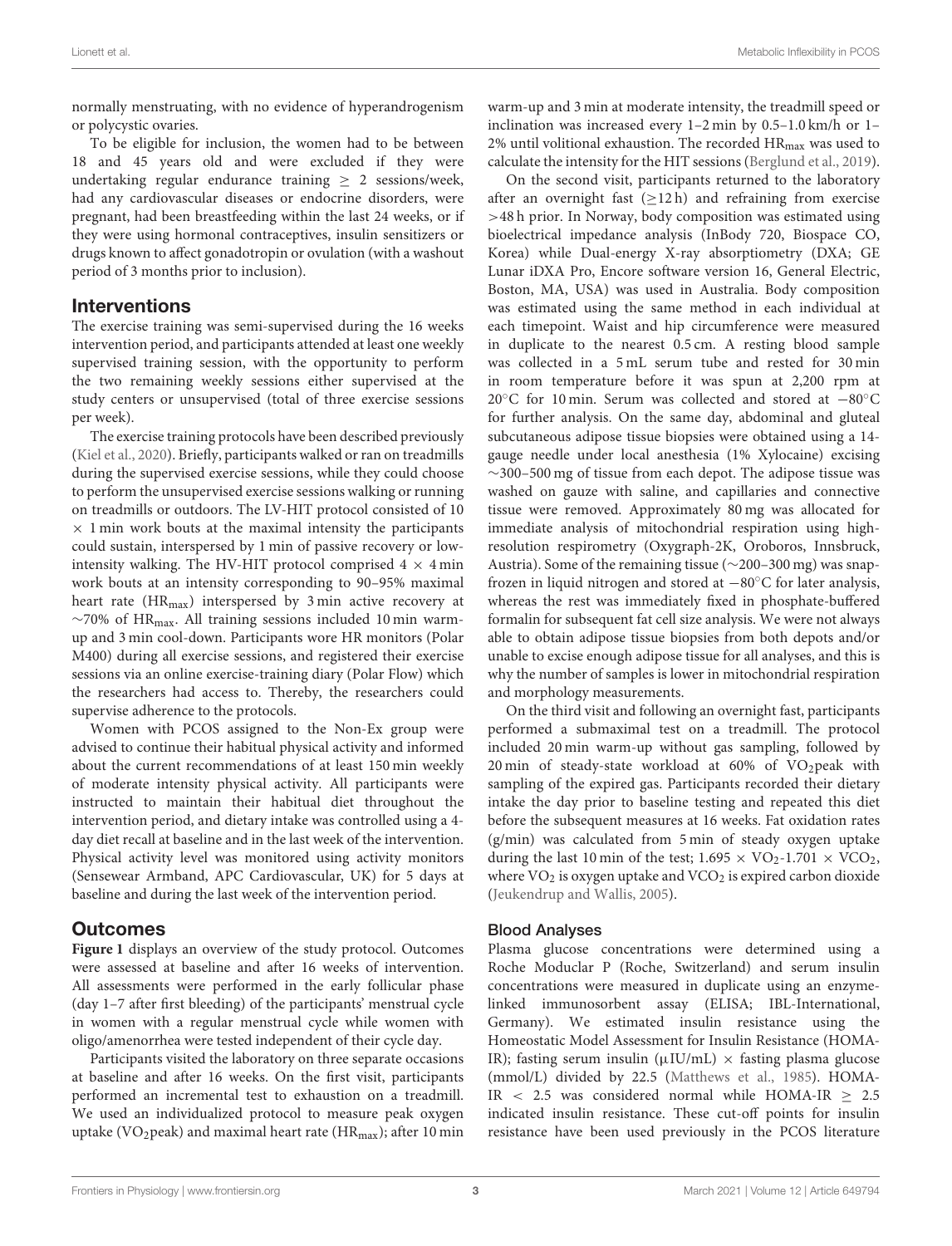

<span id="page-3-0"></span>[\(Chuang et al., 2015\)](#page-11-18). HbA1c was analyzed on Tosoh Automated Glycohemoglobin Analyzer HLC-723G8 version 5.24 in Norway and using Cobas b 101 system (Roche Diagnostics) in Australia. We measured testosterone and sex-hormone-binding globulin (SHBG) concentrations in women with PCOS. Total testosterone concentrations were analyzed with Agilent 1290 with 6410 Triple Quad LC/MS-MS detector (Agilent, Santa Clara, United States) SHBG concentrations were analyzed with Advia Centaur XPT (Siemens, Erlangen, Germany).

### Mitochondrial Respiration

Mitochondrial respiration in abdominal and gluteal subcutaneous adipose tissue was measured in a subset of participants. We measured mitochondrial respiration in the abdominal adipose tissue from 10 non-PCOS women and 16 women with PCOS, and in gluteal adipose tissue from 14 non-PCOS women and 18 women with PCOS.

Mitochondrial respiration measurements were carried out in duplicate in ∼40 mg abdominal and gluteal subcutaneous adipose tissue using high-resolution respirometry (Oxygraph-2K respirometer; Oroboros, Innsbruck, Austria). Each of the two chambers of this instrument contained 2 mL Buffer Z (1 mM EGTA; 5 mM  $MgCl<sub>2</sub>6H<sub>2</sub>O$ ; 105 mM K-Mes; 10 mM KH<sub>2</sub>PO<sub>4</sub>; 5 mg/mL BSA; pH 7.1 at 37◦C). All measurements were performed at 37◦C and oxygen concentrations > 100 nmol/mL.

We used a protocol modified from [Kraunsoe et al. \(2010\)](#page-11-19). Amplex Ultra Red  $(10 \mu M)$ , Peroxidase from horseradish (HRP; 1 U/mL) and Superoxide dismutase (SOD; 5 U/mL) were titrated into the chambers and stabilized before ∼40 mg adipose tissue was added. Digitonin  $(2 \mu M)$  was added to the chambers to permeabilize the cells and baseline respiration was measured before substrates and inhibitors were added. Malate (2 mM) and Octanoyl carnitine (1.5 mM) were added together for measurement of a stable respiration with electron input through complex I and from ß-oxidation. Thereafter, Adenosine diphosphate (ADP; 5 mM) was added to stimulate phosphorylation and obtain maximum electron flow through electron transporting flavoprotein. Pyruvate (5 mM) and Glutamate (10 mM) were then added to measure state 3 respiration specific to complex I, followed by addition of Succinate (10 mM) for measurements of the maximal coupled state 3 respiration. Oligomycin (2.5 mM) was added as an Adenosine 5'-triphosphate (ATP)-synthase inhibitor, and thereafter Carbonyl cyanide m-chlorophenylhydrazone (CCCP) was titrated (starting with  $2 \mu M$  and followed by steps of  $1 \mu M$ ) to obtain maximal uncoupled respiration. Chambers were then opened slightly for 2–3 min to increase the oxygen concentration in the chamber and avoid oxygen concentrations < 100 nmol/mL for the rest of the protocol. Rotenone  $(0.5 \mu M)$  was added to inhibit the flow of electrons through complex I, followed by Malonic acid (MnA; 5 mM) to inhibit complex II, and later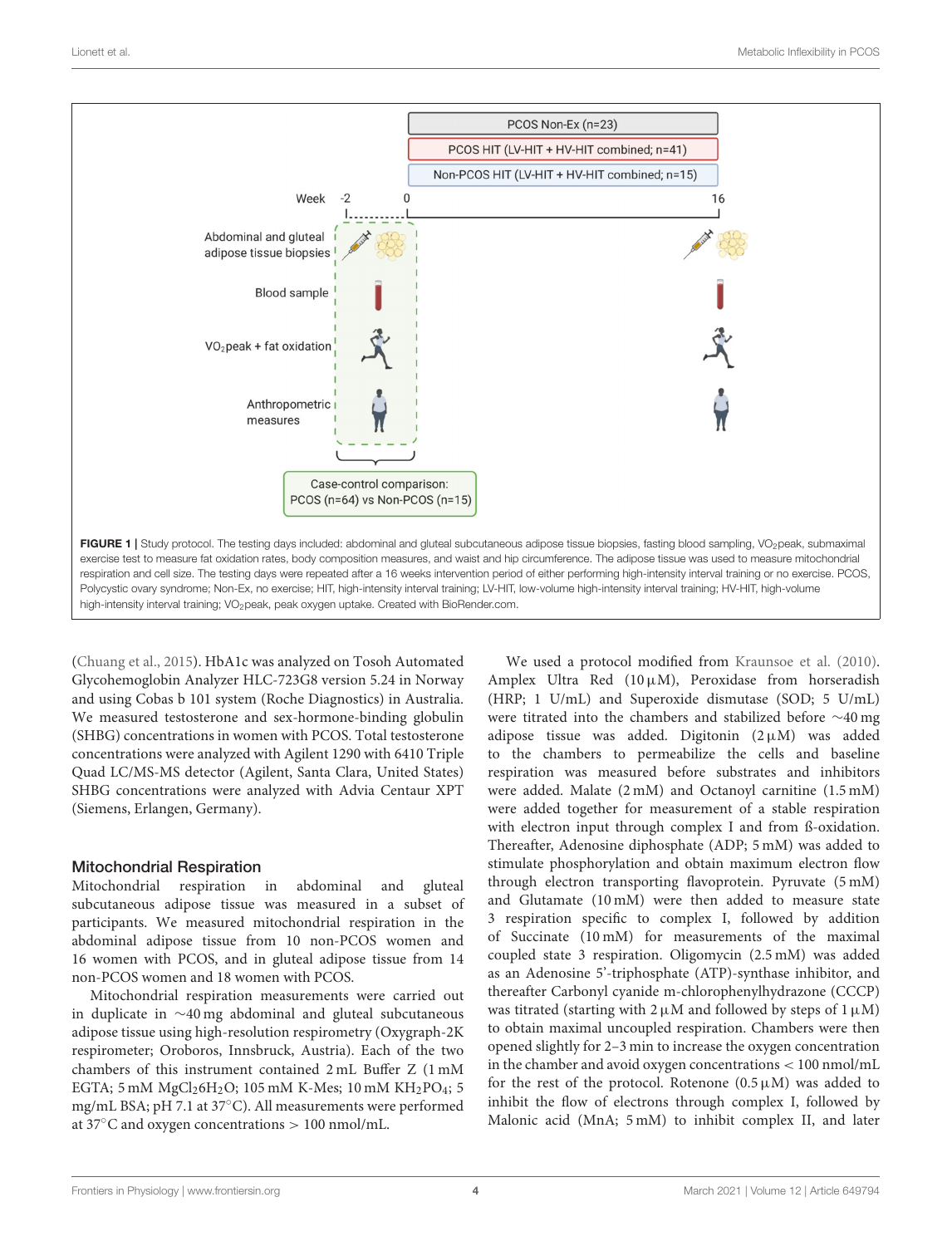Antimycin A  $(2.5 \mu M)$  to inhibit complex III. Finally, Ascorbate (2 mM) and Tetramethyl-p-phenylenediamine dihydrochloride (TMPD; 0.5 mM) were added together to donate electrons directly to cytochrome c oxidase (COX), and shortly after Sodium azide  $(≥100 \text{ mM})$  was added as a COX inhibitor. Hydrogen peroxide  $(H_2O_2; 0.1 \mu M)$  was added before the following steps: adipose tissue, digitonin, ADP, Oligomycin, Rotenone and Ascorbate to measure  $H_2O_2$  flux. All substrate and inhibitor concentrations are final concentrations.

#### Adipose Tissue Cell Size

Adipose tissue was fixated in phosphate-buffered formalin immediately after sampling, before it was embedded in paraffin and cut into  $4 \mu$ m sections. These sections were mounted on glass slides and dried at 37◦C overnight in an incubator. The sections were stained with CD68 [Mouse monoclonal anti-CD68 (Dako, M0814)] in a Dako Autostainer [EnVision<sup>TM</sup> + Systems HRP (DAB) Mouse (Dako, K4007)]. Digital images were captured with an EVOS FL Auto 2 Imaging System (ThermoFisher Scientific, USA) at x10 objective. Images from the EVOS were analyzed with Fiji [\(Schindelin et al., 2012\)](#page-11-20). The investigators were blinded for group (PCOS/Non-PCOS, HIT/Non-Ex) and time-point (baseline/16 weeks). The area of  $\geq$ 200 adipocytes was measured per sample. Fat cell sizes in abdominal adipose tissue was measured from 7 Non-PCOS women and 22 women with PCOS, and in gluteal adipose tissue from 13 Non-PCOS women and 29 women with PCOS.

# Statistical Analysis

We calculated the sample size in the IMPROV-IT trial based on the primary outcome; menstrual frequency [\(Kiel et al., 2020\)](#page-11-12). A one-way analysis of variance test with three groups with a 5% level of significance, a standard deviation of 2 menstrual cycles/year and statistical power of 0.80 gave a target study population of 48 women to detect an increase of three menstrual cycles during a 12-month period. We added 15% to the sample size owing to the non-normality of menstrual frequency, and another 15% to allow for expected dropout, and aimed to include 64 women with PCOS. We did not perform an a priori sample size calculation for the outcomes reported in the present paper, but the number of participants in the groups included in our study corresponds to previous studies with similar outcomes [\(Despres et al., 1984;](#page-11-21) [Talanian et al., 2007;](#page-11-22) [Perry et al., 2008;](#page-11-23) [Larsen et al., 2015;](#page-11-24) [Dohlmann et al., 2018\)](#page-11-25). The number of Non-PCOS women from whom we measured abdominal fat cell size  $(n = 7)$  was lower compared with previous studies [\(Despres et al.,](#page-11-21) [1984;](#page-11-21) [Manneras-Holm et al., 2011\)](#page-11-8).

To determine between-group differences in the LV-HIT and HV-HIT groups (for PCOS and Non-PCOS women, respectively) in all reported outcomes, we used linear mixed models with participants as random factor and the effect of time and group allocation as fixed effects with these levels: PCOS baseline, Non-PCOS baseline, PCOS Non-Ex post intervention, PCOS LV-HIT post intervention, PCOS HV-HIT post intervention, Non-PCOS LV-HIT post intervention, and Non-PCOS HV-HIT post intervention. Since there were no between-group differences between the two HIT groups, we pooled these groups to increase statistical power, leaving us with 3 groups post intervention; (1) a PCOS Non-Ex group  $(n = 23)$ , (2) a PCOS HIT group  $(n = 41)$ , and (3) a Non-PCOS HIT group ( $n = 15$ ).

We used linear mixed models with participants as random factor and the effect of time and group allocation as fixed effects with these levels: PCOS baseline, Non-PCOS Baseline, PCOS Non-Ex post intervention, PCOS HIT post intervention, and Non-PCOS HIT post intervention. We adjusted for baseline values as recommended by [Twisk et al. \(2018\)](#page-12-1). Descriptive statistics at baseline are reported as mean  $\pm$  SD, and comparisons within and between groups are reported as estimated means with 95% confidence intervals. Normality of residuals was evaluated using Q-Q plots. For two of the dependent variables, the residuals were not normally distributed (insulin concentration and HOMA-IR) and logarithmically transformed to obtain normality. As the results were substantially the same after logtransformation, we report the results for the non-transformed variables to improve interpretation. Group means for weekly exercise training sessions for PCOS HIT and Non-PCOS HIT were compared using Student's t-test for independent samples, and presented as mean  $\pm$  SD.

We considered two-sided  $P$ -values  $<$  0.05 as statistically significant. All analyses were carried out using SPSS version 25.0 (SPSS Inc., United States).

# RESULTS

The distribution of the four PCOS phenotypes [\(Azziz et al.,](#page-10-0) [2009\)](#page-10-0) were as follows for the Non-Ex and PCOS HIT groups, respectively: 39 and 24% with phenotype A (oligo/amenorrhea + hyperandrogenism + polycystic ovaries), 0 and 15% with phenotype B (oligo/amenorrhea  $+$  hyperandrogenism), 39 and 25% with phenotype C (hyperandrogenism + polycystic ovaries), and 22 and 37% with phenotype D (oligo/amenorrhea  $+$ polycystic ovaries).

# Comparisons Between Women With and Without PCOS at Baseline

**[Table 1](#page-5-0)** shows baseline characteristics of the Non-PCOS women and women with PCOS. Women with PCOS had greater waist/hip ratio and lower fat oxidation rates compared with Non-PCOS women (**[Figures 2A,B](#page-6-0)**). When we compared fat oxidation rates between the 15 women with PCOS who were individually matched with the 15 Non-PCOS women, there were no difference in fat oxidation rates; 7.81  $\pm$  2.14 vs. 8.52  $\pm$  1.26 mg/FFM/min  $(p = 0.28)$  for women with PCOS and Non-PCOS women, respectively. There was no statistically significant difference in HOMA-IR between the groups, although 43 women with PCOS (68%) vs. five Non-PCOS women (42%) had HOMA-IR  $\ge$ 2.5. Abdominal adipose tissue oxygen flux was higher in Non-PCOS women compared with women with PCOS (**[Figure 2C](#page-6-0)**). No differences were observed in gluteal adipose tissue oxygen flux (**[Figure 2D](#page-6-0)**). Nor were there any differences in metabolic outcomes, or abdominal and gluteal adipose tissue cell size between these groups (**[Figures 2E,F\)](#page-6-0)**.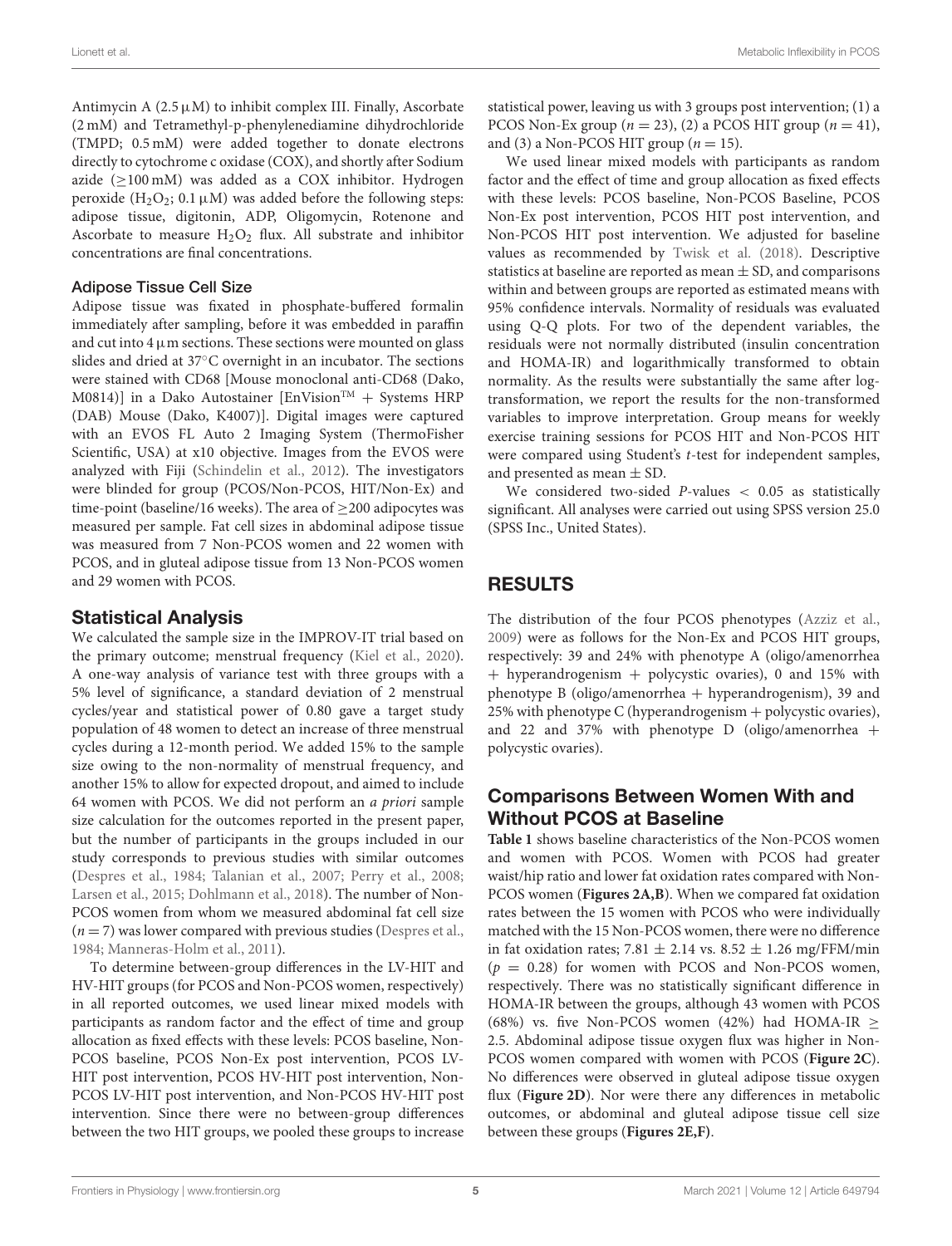<span id="page-5-0"></span>

|                                  |             | <b>PCOS</b>     |             | Non-PCOS        |       |  |
|----------------------------------|-------------|-----------------|-------------|-----------------|-------|--|
|                                  | $\mathbf n$ | Mean $\pm$ SD   | $\mathbf n$ | Mean $\pm$ SD   |       |  |
| Age (years)                      | 64          | $30 \pm 5$      | 15          | $31 \pm 6$      | 0.50  |  |
| Body weight (kg)                 | 64          | $85.1 \pm 19.6$ | 15          | $81.2 \pm 17.1$ | 0.48  |  |
| BMI ( $kg/m2$ )                  | 64          | $30.5 \pm 6.5$  | 15          | $28.4 \pm 5.6$  | 0.24  |  |
| FFM (kg)                         | 64          | $50.7 \pm 6.8$  | 15          | $51.0 \pm 5.6$  | 0.89  |  |
| Body fat percentage (%)          | 64          | $39.2 \pm 8.9$  | 15          | $34.6 \pm 9.7$  | 0.08  |  |
| Waist circumference (cm)         | 63          | $101 \pm 17$    | 14          | $92 \pm 13$     | 0.22  |  |
| Hip circumference (cm)           | 63          | $113 \pm 14$    | 14          | $112 \pm 12$    | 0.81  |  |
| Waist/Hip Ratio                  | 63          | $0.90 \pm 0.09$ | 14          | $0.82 \pm 0.05$ | 0.007 |  |
| HbA1c (mmol/mol)                 | 64          | $32.4 \pm 3.2$  | 13          | $31.3 \pm 4.0$  | 0.30  |  |
| VO <sub>2</sub> peak (mL/min/kg) | 64          | $33.1 \pm 7.2$  | 15          | $36.0 \pm 6.8$  | 0.17  |  |
| VO <sub>2</sub> peak (L/min)     | 64          | $2.7 \pm 0.4$   | 15          | $2.9 \pm 0.3$   | 0.21  |  |
| Glucose (mmol/L)                 | 63          | $5.0 \pm 0.5$   | 13          | $4.8 \pm 0.4$   | 0.40  |  |
| Insulin (pmol/L)                 | 64          | $117 \pm 89$    | 12          | $84 \pm 61$     | 0.28  |  |
| HOMA-IR                          | 63          | $4.5 \pm 3.8$   | 12          | $3.0 \pm 2.3$   | 0.24  |  |
| Total testosterone (nmol/L)      | 64          | $1.5 \pm 0.6$   |             | ٠               |       |  |
| SHBG (nmol/L)                    | 64          | $43 \pm 23$     |             |                 |       |  |

Values are mean ± SD. PCOS, Polycystic ovary syndrome; BMI, body mass index; FFM, Fat free mass; VO<sub>2</sub>peak, peak oxygen uptake; HOMA-IR, Homeostatic model assessment *of insulin resistance; SHBG, Sex Hormone Binding Globulin. Testosterone and SHBG concentrations were only measured in women with PCOS. Statistically significant P-values are in bold.*

# Physiological, Metabolic, and Adipose Tissue Responses to High-Intensity Interval Training

On average, women in the PCOS HIT group completed  $2.2 \pm 0.5$  weekly sessions while women in the Non-PCOS HIT group completed 2.6  $\pm$  0.4 weekly sessions (p = 0.025), which corresponds to ∼6 exercise sessions less in total over the 16 weeks. Seven women with PCOS and one woman in the Non-PCOS group did not register with Polar Flow, therefore we were unable to include their exercise training data.

**[Table 2](#page-7-0)** shows the changes in anthropometric measures, metabolic variables, cardiorespiratory fitness and adipose tissue fat cell size from baseline to after 16 weeks of HIT. The PCOS Non-Ex group reduced body weight and body mass index (BMI) more than PCOS HIT ( $p = 0.021$  and  $p = 0.031$ , respectively), despite no differences in the monitored physical activity level or self-reported daily energy intake (data not shown). Non-PCOS women reduced their body weight and BMI after 16 weeks of HIT, with no between-group differences compared with the PCOS HIT group. Waist circumference and waist/hip ratio decreased in the PCOS HIT group ( $p = 0.011$  and  $p = 0.007$ , respectively), with no between group-differences.

Cardiorespiratory fitness increased by ∼6% in the Non-PCOS HIT group ( $p = 0.003$ ) and ~4% in the PCOS HIT group ( $p =$ 0.006) after 16 weeks of HIT. The PCOS HIT group improved their absolute VO<sub>2</sub>peak (L/min), but not relative (mL/min/kg), significantly more than the PCOS Non-Ex group ( $p = 0.002$ ). Fat oxidation rates increased in the Non-PCOS HIT group, with no change in the PCOS HIT or PCOS Non-Ex group (**[Figures 3A,B](#page-8-0)**). There were no between-group differences in changes in oxidation rates after 16 weeks.

We observed no between-group differences in metabolic outcomes, abdominal and gluteal adipose tissue oxygen flux (**[Figures 3C,D](#page-8-0)**), or cell size (**[Figures 3E,F](#page-8-0)**) after 16 weeks of HIT.

# **DISCUSSION**

Our findings provide new data on whole-body fat oxidation during submaximal exercise, and gluteal and abdominal adipose tissue mitochondrial respiration and cell size in women with PCOS and Non-PCOS women, along with the effects of 16 weeks of HIT on these outcomes. We report that 16 weeks of HIT improved fat oxidation rates during submaximal exercise in Non-PCOS women, but not in women with PCOS, despite similar improvements in  $VO<sub>2</sub>peak$ . Furthermore, women with PCOS had lower mitochondrial respiration with substrates for complex  $I + II$  in subcutaneous abdominal adipose tissue compared to Non-PCOS women. Mitochondrial respiration in both adipose tissue sites were unaffected by 16 weeks of HIT in women with and without PCOS. Finally, subcutaneous gluteal or abdominal adipose tissue cell size did not differ between women with PCOS and Non-PCOS women and 16 weeks of HIT did not alter adipocyte sizes in any group of women.

We report novel findings on absent exercise-induced improvements in fat oxidation during submaximal exercise in women with PCOS, despite improved  $VO<sub>2</sub>peak$ , suggesting metabolic inflexibility in women with PCOS. Conversely, fat oxidation rates improved in Non-PCOS women after 16 weeks of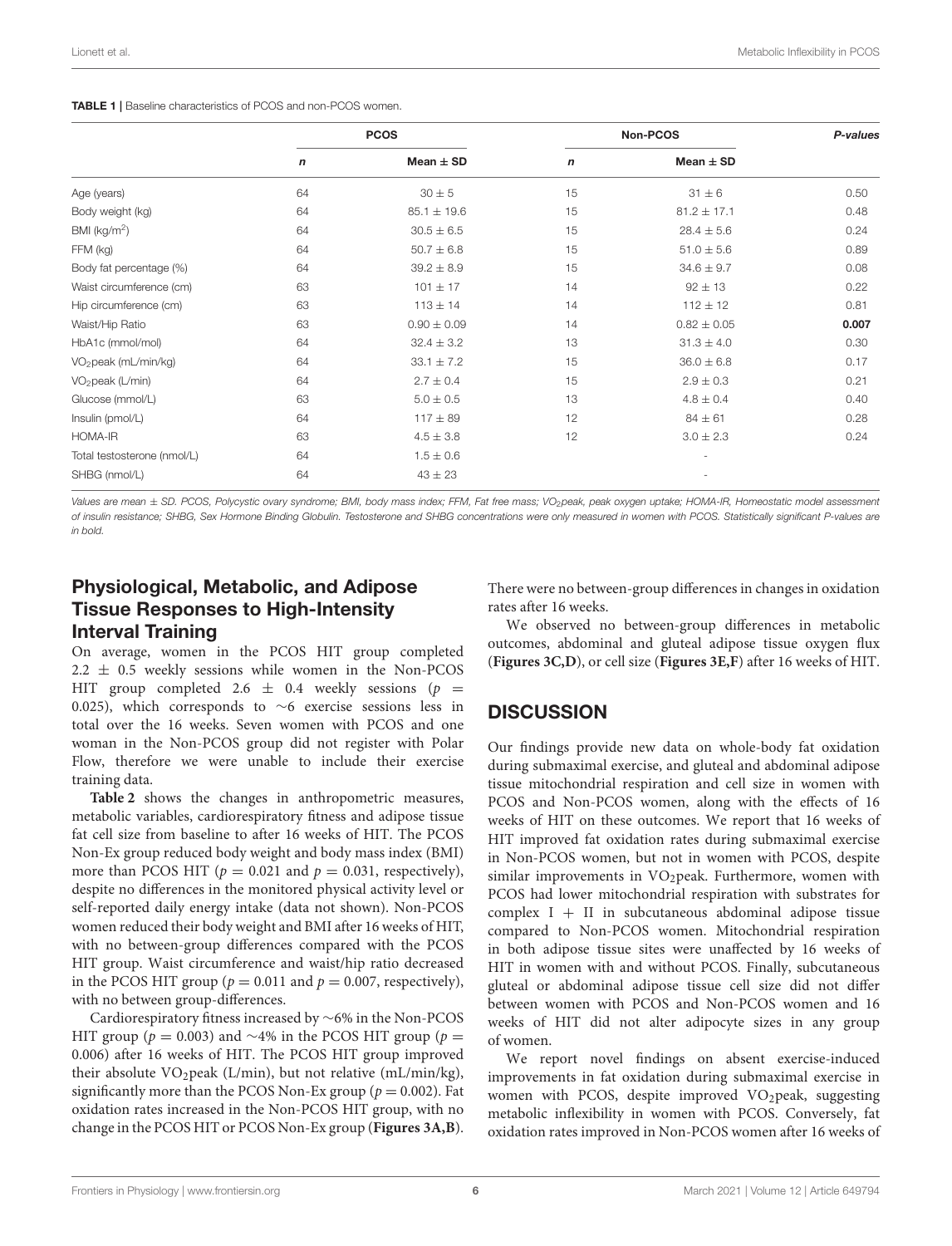

<span id="page-6-0"></span>HIT. A recent systematic review reported metabolic inflexibility in the rested, insulin-stimulated state in women with PCOS compared with healthy women [\(Rimmer et al., 2020\)](#page-11-6). Metabolic inflexibility has been linked to insulin resistance and type 2 diabetes [\(Goodpaster and Sparks, 2017\)](#page-11-5), and Broskey and

colleagues found that women with PCOS and obesity (28.8  $\pm$  4.7) years) were as metabolically inflexible as middle-aged women with type 2 diabetes and obesity (58.2  $\pm$  9.9 years) (Broskey et al., [2018\)](#page-11-26). Metabolic inflexibility has also been reported in lean women with PCOS [\(Hansen et al., 2019\)](#page-11-27) and adolescent girls with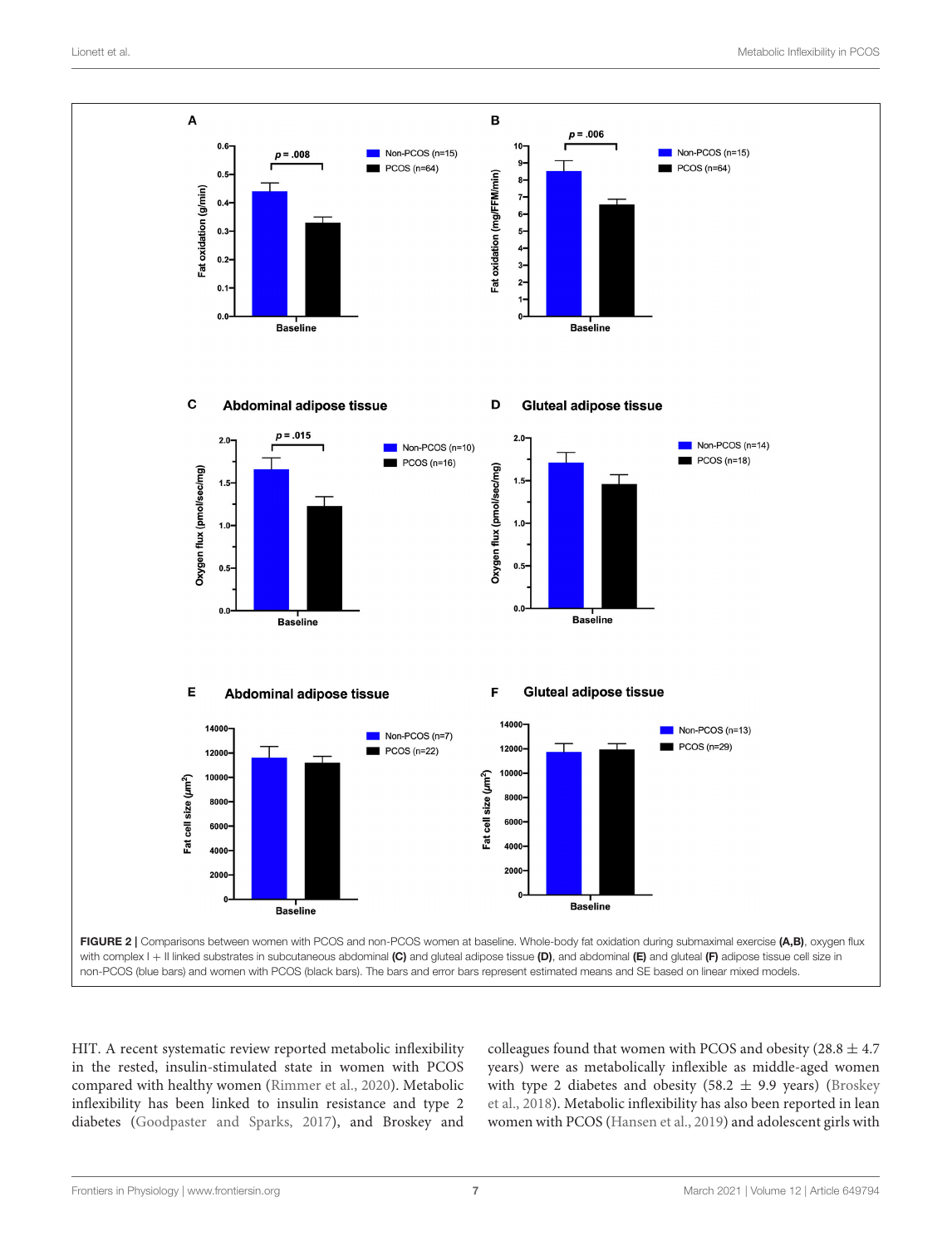<span id="page-7-0"></span>

| Estimate (CI)<br>$-1.52$<br>$(-2.88 \text{ to } -0.17)$<br>$-0.54$<br>$(-1.00 \text{ to } 0.06)$<br>0.32<br>$(-0.36 \text{ to } 1.00)$<br>$-0.46$<br>$(-1.60 \text{ to } 0.69)$ | $\mathsf{P}$<br>0.028<br>0.029<br>0.35 | Estimate (CI)<br>$-2.19$<br>$(-3.35 \text{ to } -1.03)$<br>$-0.79$<br>$(-1.20 \text{ to } -0.37)$ | P<br>< 0.001<br>< 0.001 | Estimate (CI)<br>$-0.44$<br>$(-1.36 \text{ to } 0.49)$<br>$-0.20$                                     | P<br>0.35                  | Estimate (CI)<br>1.75<br>$(0.27 \text{ to } 3.24)$ | P<br>0.021                 | Estimate (CI) P<br>$-1.09$<br>$(-2.73 \text{ to } 0.55)$ | 0.19                                                                                                                                                                                                                                                           |
|---------------------------------------------------------------------------------------------------------------------------------------------------------------------------------|----------------------------------------|---------------------------------------------------------------------------------------------------|-------------------------|-------------------------------------------------------------------------------------------------------|----------------------------|----------------------------------------------------|----------------------------|----------------------------------------------------------|----------------------------------------------------------------------------------------------------------------------------------------------------------------------------------------------------------------------------------------------------------------|
|                                                                                                                                                                                 |                                        |                                                                                                   |                         |                                                                                                       |                            |                                                    |                            |                                                          |                                                                                                                                                                                                                                                                |
|                                                                                                                                                                                 |                                        |                                                                                                   |                         |                                                                                                       |                            |                                                    |                            |                                                          |                                                                                                                                                                                                                                                                |
|                                                                                                                                                                                 |                                        |                                                                                                   |                         | $(-0.53 \text{ to } 0.13)$                                                                            | 0.13                       | 0.58<br>$(0.06 \text{ to } 1.11)$                  | 0.031                      | $-0.34$<br>$(-0.92 \text{ to } 0.25)$                    | 0.25                                                                                                                                                                                                                                                           |
|                                                                                                                                                                                 |                                        | $-0.28$<br>$(-0.86 \text{ to } 0.30)$                                                             | 0.33                    | $-0.09$<br>$(-0.55 \text{ to } 0.37)$                                                                 | 0.70                       | 0.19<br>$(-0.55$ to 0.93)                          | 0.60                       | 0.41<br>$(-0.41 \text{ to } 1.23)$                       | 0.32                                                                                                                                                                                                                                                           |
|                                                                                                                                                                                 | 0.43                                   | $-1.03$<br>$(-2.01$ to $-0.05)$                                                                   | 0.04                    | $-0.29$<br>$(-1.07 \text{ to } 0.49)$                                                                 | 0.47                       | 0.74<br>$(-0.51$ to 1.99)                          | 0.24                       | $-0.19$<br>$(-1.58 \text{ to } 1.20)$                    | 0.79                                                                                                                                                                                                                                                           |
| $-0.62$<br>$(-4.11$ to 2.88)                                                                                                                                                    | 0.73                                   | $-0.89$<br>$(-3.72 \text{ to } 1.95)$                                                             | 0.53                    | $-2.96$<br>$(-5.19 \text{ to } -0.72)$                                                                | 0.011                      | $-2.07$<br>$(-5.65 \text{ to } 1.52)$              | 0.25                       | 2.35<br>$(-1.81 \text{ to } 6.51)$                       | 0.26                                                                                                                                                                                                                                                           |
| $-0.46$<br>$(-3.05 \text{ to } 2.14)$                                                                                                                                           | 0.73                                   | $-0.49$<br>$(-2.59 \text{ to } 1.61)$                                                             | 0.64                    | $-0.64$<br>$(-2.30 \text{ to } 1.02)$                                                                 | 0.44                       | $-0.15$<br>$(-2.82 \text{ to } 2.51)$              | 0.91                       | 0.15<br>$(-2.93 \text{ to } 3.24)$                       | 0.92                                                                                                                                                                                                                                                           |
| $-0.00$<br>$(-0.03 \text{ to } 0.03)$                                                                                                                                           | 0.92                                   | $-0.01$<br>$(-0.04 \text{ to } 0.01)$                                                             | 0.20                    | $-0.03$<br>$(-0.04 \text{ to } -0.01)$                                                                | 0.007                      | $-0.01$<br>$(-0.04 \text{ to } 0.02)$              | 0.47                       | 0.02<br>$(-0.01 \text{ to } 0.06)$                       | 0.15                                                                                                                                                                                                                                                           |
| 0.67<br>$(-0.80 \text{ to } 2.15)$                                                                                                                                              | 0.37                                   | 0.43<br>$(-0.69 \text{ to } 1.55)$                                                                | 0.45                    | 1.75<br>$(0.81$ to $2.68)$                                                                            | < 0.001                    | 1.32<br>$(-0.10 \text{ to } 2.73)$                 | 0.07                       | $-1.12$<br>$(-2.88 \text{ to } 0.63)$                    | 0.21                                                                                                                                                                                                                                                           |
| 2.20<br>$(0.76 \text{ to } 3.65)$                                                                                                                                               | 0.003                                  | 0.35<br>$(-0.85 \text{ to } 1.55)$                                                                | 0.56                    | 1.41<br>$(0.43 \text{ to } 2.39)$                                                                     | 0.006                      | 1.06<br>$(-0.48 \text{ to } 2.59)$                 | 0.17                       | 0.81<br>$(-0.94 \text{ to } 2.56)$                       | 0.36                                                                                                                                                                                                                                                           |
| 0.13<br>$(0.02 \text{ to } 0.23)$                                                                                                                                               | 0.016                                  | $-0.06$<br>$(-0.15 \text{ to } 0.02)$                                                             | 0.15                    | 0.11<br>$(0.04 \text{ to } 0.18)$                                                                     | 0.002                      | 0.17<br>$(0.06 \text{ to } 0.28)$                  | 0.002                      | 0.01<br>$(-0.10 \text{ to } 0.14)$                       | 0.82                                                                                                                                                                                                                                                           |
| 0.10<br>$(-0.13 \text{ to } 0.32)$                                                                                                                                              | 0.38                                   | $-0.09$<br>$(-0.26 \text{ to } 0.08)$                                                             | 0.30                    | $-0.11$<br>$(-0.25 \text{ to } 0.03)$                                                                 | 0.11                       | $-0.03$<br>$(-0.24 \text{ to } 0.19)$              | 0.81                       | 0.20<br>$(-0.06 \text{ to } 0.47)$                       | 0.13                                                                                                                                                                                                                                                           |
| $-11.5$<br>$(-41.3 \text{ to } 18.3)$                                                                                                                                           | 0.44                                   | $-25.1$<br>$(-47.2 \text{ to } -3.0)$                                                             | 0.026                   | $-13.6$<br>$(-31.6 \text{ to } 4.4)$                                                                  | 0.14                       | 11.5<br>$(-16.5 \text{ to } 39.4)$                 | 0.42                       | 4.1<br>$(-30.8 \text{ to } 39.1)$                        | 0.81                                                                                                                                                                                                                                                           |
| $-0.35$<br>$(-1.72 \text{ to } 1.01)$                                                                                                                                           | 0.61                                   | $-1.10$                                                                                           | 0.032                   | $-0.66$                                                                                               | 0.11                       | 0.44                                               | 0.49                       | 0.39                                                     | 0.63                                                                                                                                                                                                                                                           |
|                                                                                                                                                                                 |                                        |                                                                                                   | $(-2.11$ to $-0.10)$    | Estimated mean difference from baseline values(95% confidence interval) based on linear mixed models. | $(-1.48 \text{ to } 0.16)$ |                                                    | $(-0.83 \text{ to } 1.71)$ |                                                          | $(-1.21$ to 1.99)<br>PCOS, Polycystic ovary syndrome; CI, Confidence interval; BMI, body mass index; FFM, Fat free mass; VO <sub>2</sub> peak, peak oxygen uptake; HOMA-IR, Homeostatic model assessment of insulin resistance. Statistically significant P-va |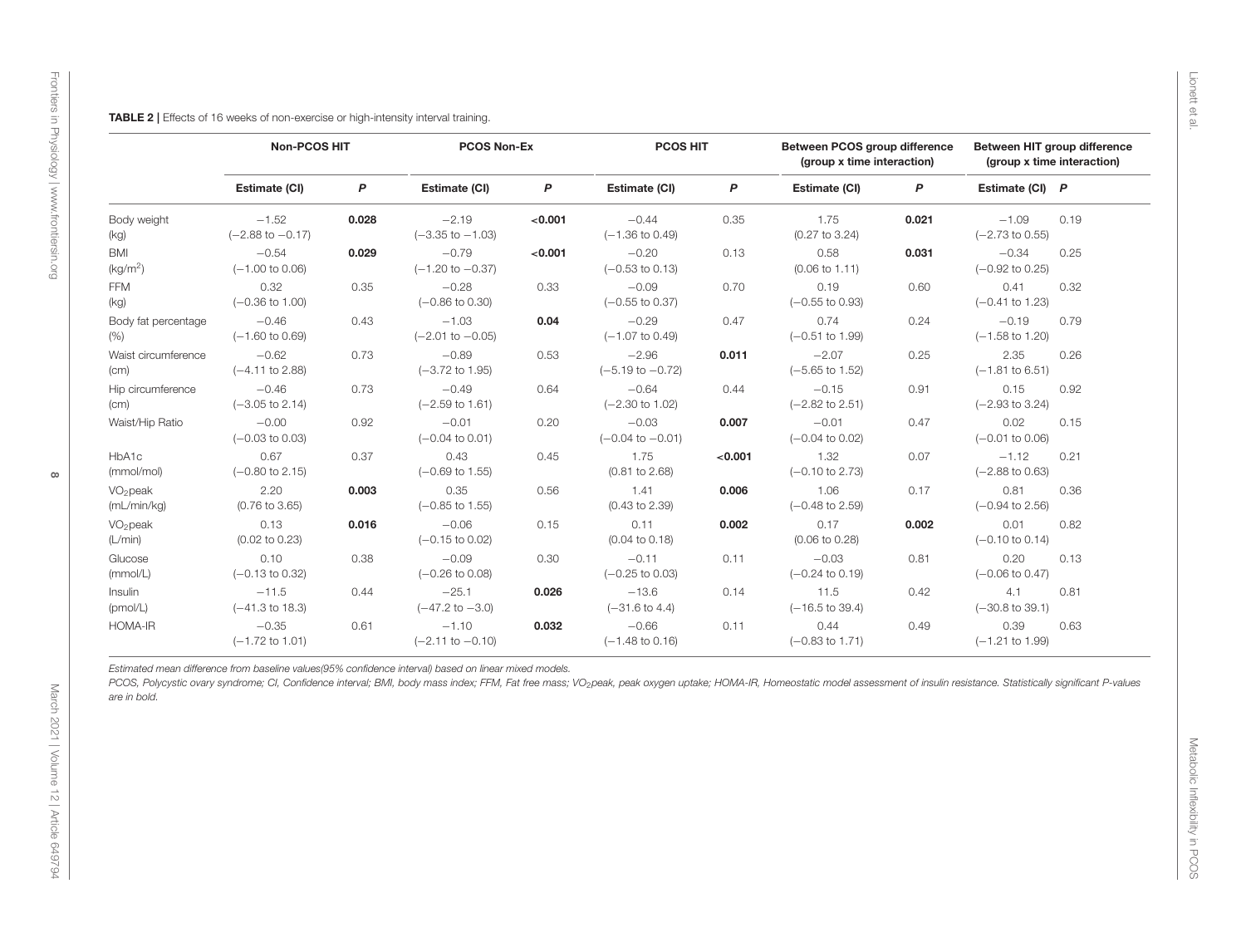

<span id="page-8-0"></span>PCOS [\(Kim et al., 2018\)](#page-11-28), suggesting that metabolic inflexibility is associated with PCOS independent of BMI and age.

Similar to our findings in Non-PCOS women, previous studies reported improvements in whole-body fat oxidation during submaximal exercise at 60% of VO<sub>2</sub>peak in healthy recreationally active women after seven sessions of HIT (10 x 4 min bouts at 90% of VO2peak separated by 2 min of rest) (Talanian et al., [2007\)](#page-11-22), and in untrained recreationally active men and women after 6 weeks of HIT (using the same HIT protocol as [Talanian et al., 2007](#page-11-22) but for 3 days/week for 6 weeks) (Perry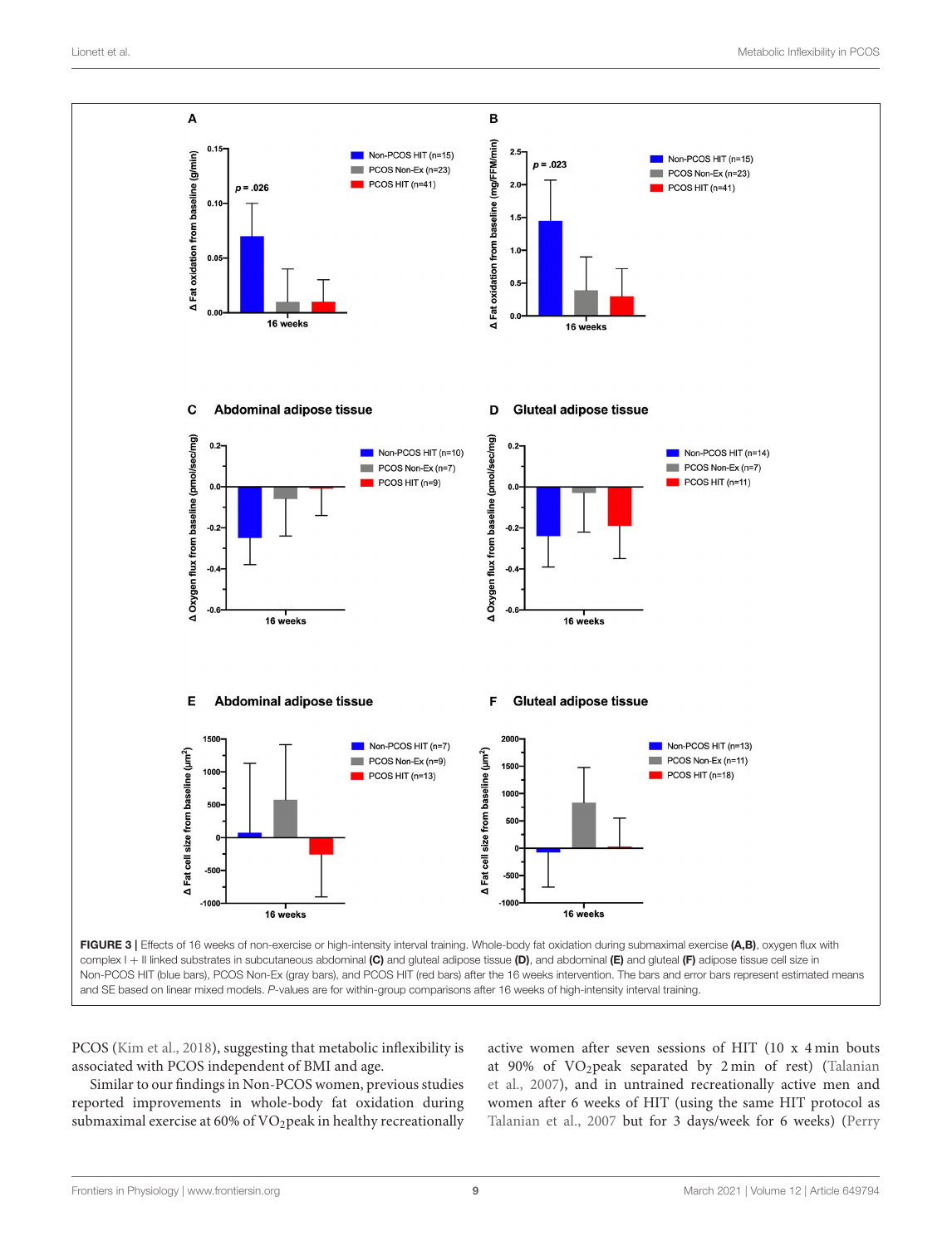et al., [2008\)](#page-11-23). In our study, the Non-PCOS women exercised significantly more on a weekly basis compared to the women with PCOS (2.6  $\pm$  0.4 vs. 2.2  $\pm$  0.5 weekly HIT sessions, corresponding to ∼6 HIT sessions more in total over the 16 weeks), which may explain the difference observed in traininginduced improvements in fat oxidation rates. However, we report similar improvements in VO<sub>2</sub>peak in women with PCOS and Non-PCOS women after 16 weeks of HIT, which suggests that the six fewer HIT sessions performed by women with PCOS cannot fully explain the difference in training-induced improvements in fat oxidation rates. Absent training-induced improvements in women with PCOS have been reported previously; Hansen and colleagues observed improved insulin sensitivity measured by the gold-standard hyperinsulinaemic-euglycemic clamp in healthy women without PCOS, but not in women with PCOS after 14 weeks of exercise training (three weekly exercise sessions; two aerobic HIT sessions and one strength training session) (Hansen et al., [2020\)](#page-11-29). Similarly, Hansen and colleagues reported improved incremental area under the oral glucose tolerance test curve for plasma glucose and insulin after exercise training in healthy women, but not in women with PCOS. Their data suggested that the lack of improvements in insulin action after exercise training were due to impaired ability to upregulate glucose uptake in skeletal muscle.

Skeletal muscle and adipose tissue are crucial tissues in energy metabolism and play a major role in metabolic flexibility in humans. However, little research has been undertaken on metabolic flexibility of white adipose tissue. Metabolic flexibility is driven by cellular processes that may be linked to the mitochondria [\(Goodpaster and Sparks, 2017\)](#page-11-5). We are the first to explore subcutaneous abdominal and gluteal adipose tissue mitochondrial respiration in women with and without PCOS and the responses to HIT. In our study, we observed higher mitochondrial respiration through complex I + II in subcutaneous abdominal adipose tissue from Non-PCOS women compared to women with PCOS at baseline, no such differences were seen in gluteal adipose tissue. Lowgrade inflammation may be one mechanism causing the lower mitochondrial respiration in women with PCOS compared to Non-PCOS women at baseline. There is a proposed link between inflammation and mitochondrial dysfunction in adipocytes, in which the proinflammatory response of macrophages may promote mitochondrial dysfunction in adipocytes [\(Woo et al.,](#page-12-2) [2019\)](#page-12-2). No changes were observed in mitochondrial respiration in either of the adipose tissue depots in either group of women after 16 weeks of HIT, which suggests that mitochondrial respiration through complex  $I + II$  in adipose tissue cannot explain the improved fat oxidation rates and metabolic flexibility observed in Non-PCOS women. Our findings are supported by data from Larsen and colleagues, who showed increased VO2peak but no change in mitochondrial respiration in subcutaneous abdominal adipose tissue in overweight but otherwise healthy men and women after 6 weeks of LV-HIT (3 days/week with  $5 \times 60$  s maximal effort work-bouts) [\(Larsen et al., 2015\)](#page-11-24). However, there are some indications in the literature for exercise-induced changes in adipose tissue mitochondrial respiration. [Dohlmann et al. \(2018\)](#page-11-25) found decreased mitochondrial respiration in subcutaneous abdominal adipose tissue in healthy men and women after 6 weeks of LV-HIT (18 HIT sessions with  $7 \times 1$  min exercise bouts at  $∼100\%$  of VO<sub>2</sub>peak), while [Mendham et al. \(2020\)](#page-11-30) reported increased mitochondrial respiration in subcutaneous abdominal adipose tissue in black South-African women with obesity after 12 weeks of combined aerobic and resistance exercise training (4 days/week of 40–60 min with aerobic exercise at  $75-80\%$   $HR_{peak}$  and resistance training that included upper- and lower-body exercises at  $60-70\%$  HR<sub>peak</sub>). We are not sure of the reasons for these divergent findings, but they may be explained by different exercise modalities and intensities.

We did not observe changes in mitochondrial respiration in adipose tissue after 16 weeks of HIT. We speculate that changes may have occurred in skeletal muscle mitochondrial function as Larsen and colleagues have previously reported increased mitochondrial respiration in skeletal muscle, but not in abdominal adipose tissue, after 6 weeks of HIT in men and women who were overweight but otherwise healthy (Larsen et al., [2015\)](#page-11-24). Possible gains, or lack of gains, in skeletal muscle mitochondrial function could explain the improved whole-body fat oxidation during submaximal exercise in Non-PCOS women, and lack of improvement in women with PCOS after 16 weeks of HIT. However, we did not obtain any muscle biopsies in our study.

We observed no differences in subcutaneous abdominal or gluteal fat cell size between Non-PCOS women and women with PCOS, nor do we report changes in cell size after 16 weeks of HIT in either group of women. A case-control study on women with PCOS and age- and BMI-matched women without PCOS reported enlarged abdominal adipocyte volumes in women with PCOS, and an association between hypertrophic adipocytes and insulin resistance [\(Manneras-Holm et al., 2011\)](#page-11-8). The divergent findings in our study and the study by Manneras-Holm may be explained by higher power in their study (27 women in both groups).

Similar to our findings, previous studies have reported no changes in subcutaneous abdominal adipose tissue volume and size after 12 weeks of exercise training in men with overweight or obesity (3 days/week; aerobic exercise twice/week cycling for 30 min at 70% maximal watt and resistance training once weekly) [\(Stinkens et al., 2018\)](#page-11-31), or after 16 weeks of exercise in women with PCOS (3 days/week for 30 min at an intensity of faster than normal walking pace) [\(Stener-Victorin et al.,](#page-11-32) [2012\)](#page-11-32). A longer and more intense training program may be required to change adipose tissue structure. Després and colleagues observed a sex difference in the sensitivity to exercise training, with less responsiveness in female adipose tissue. Twenty weeks of endurance training for 40 min at 80% HR<sub>max</sub> 4–5 times weekly did not influence fat percentage or adipose cell weight in women, whereas males showed reductions in both fat percentage and adipose cell weight [\(Despres et al.,](#page-11-21) [1984\)](#page-11-21).

Our data indicate that women with PCOS allocated the nonexercising control group most likely introduced some lifestyle changes during the study period as we observed reductions in body mass, BMI and body fat percentage and improvements in fasting insulin concentration and HOMA-IR in this group.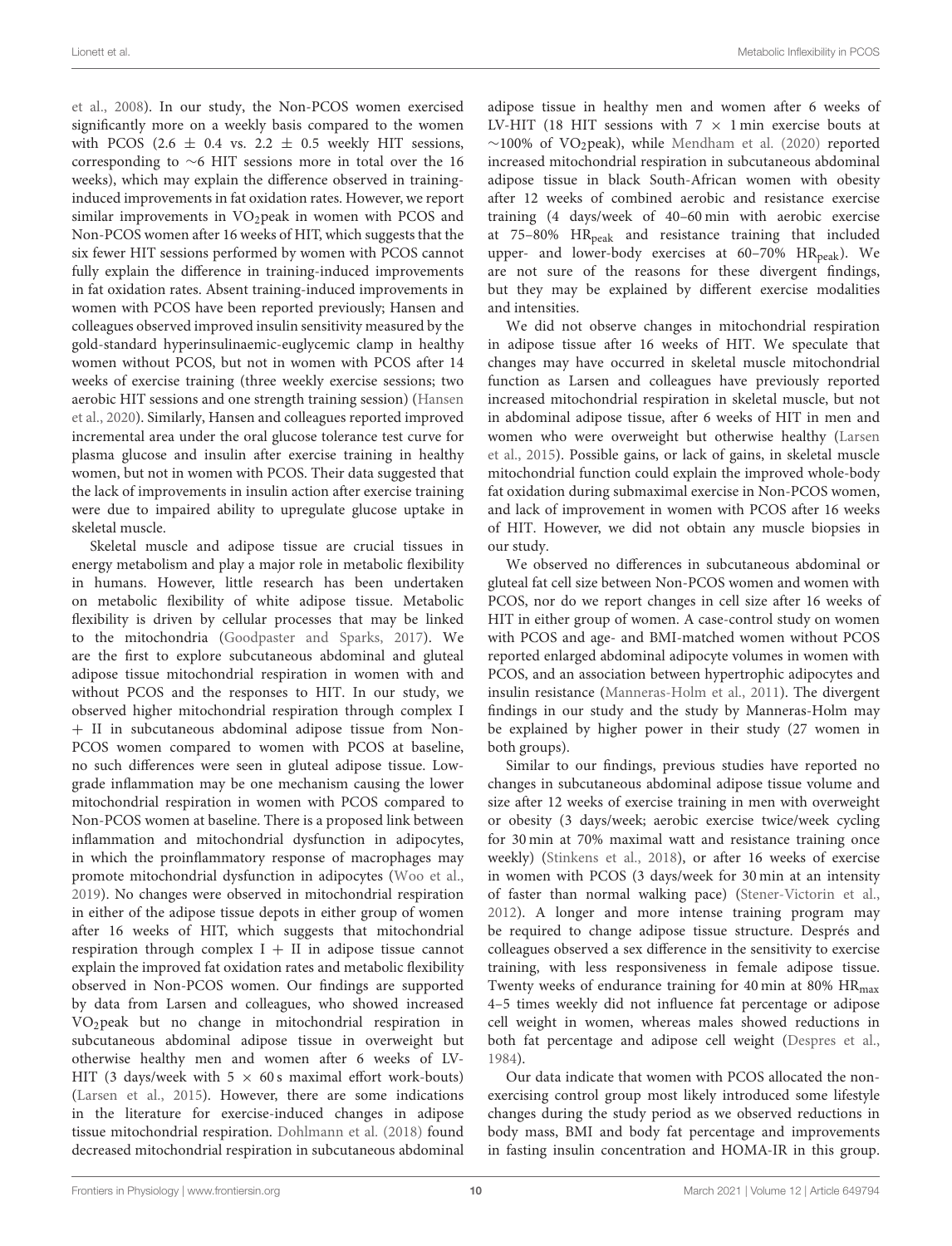Although we detected no changes in self-reported daily energy intake or physical activity level, these were only recorded for a brief period of time (4–5 days at each timepoint). At study inclusion, women with PCOS assigned to the control group were informed about the current recommendations of at least 150 min weekly of moderate intensity physical activity, which could have affected their physical activity behavior. Furthermore, individuals who volunteer for exercise studies usually hope to be allocated to the exercise intervention, and women allocated to the control group have most likely been motivated to introduce lifestyle changes.

Subgroup analyses from a systematic review and meta-analysis on the effectiveness of exercise compared to control in women with PCOS showed greater improvements in cardiometabolic outcomes in supervised vs. unsupervised exercise interventions [\(Kite et al., 2019\)](#page-11-9), and a supervised rather than semi-supervised exercise protocol in our study could possibly have resulted in greater gains for women with (and without) PCOS. Furthermore, including a more varied exercise protocol with a combination of LV-HIT and HV-HIT sessions could have induced larger improvements, as shown previously [\(Almenning et al., 2015\)](#page-10-1).

Major strengths of our study are the pair-wise age- and BMImatching of women with PCOS and Non-PCOS women, the rigorous inclusion and exclusion criteria, and that we explored two adipose tissue depots in women with and without PCOS. We also acknowledge study limitations. We used different methodologies to estimate body composition at the two study centers, limiting the baseline comparison for these outcomes between women with and without PCOS. The Inbody 720 scale that we used for participants in Norway underestimates body fat and overestimates FFM compared with DXA [\(Mclester et al.,](#page-11-33) [2018\)](#page-11-33). Due to limited adipose tissue biopsy volumes, we were unable to compare mitochondrial respiration and fat cell size between the women with PCOS and Non-PCOS women who were individually age- and BMI-matched. Furthermore, due to limited adipose tissue volumes and statistical power, we were unable to run meaningful statistical analyses for LV-HIT and HV-HIT groups, which made us unable to detect differences in the effects of LV-HIT and HV-HIT on mitochondrial respiration and fat cell size. Instead, data for LV-HIT and HV-HIT were pooled to increase the statistical power and to investigate the effect of HIT.

In conclusion, we observed exercise-induced improvements in whole-body fat oxidation during submaximal exercise in Non-PCOS women but not in women with PCOS after 16 weeks of HIT. These findings suggest metabolic inflexibility in women with PCOS. Mitochondrial respiration was lower in subcutaneous abdominal, but not gluteal, adipose tissue in women with PCOS compared to Non-PCOS women, and 16 weeks of HIT did not alter adipose tissue mitochondrial respiration in either group of women. Further studies are required to ascertain the underlying mechanisms behind the absent exercise-induced improvements in fat oxidation and metabolic inflexibility observed in women with PCOS.

# DATA AVAILABILITY STATEMENT

The raw data supporting the conclusions of this article will be made available by the authors, without undue reservation.

# ETHICS STATEMENT

The studies involving human participants were reviewed and approved by The Regional Committee for Medical and Health Research Ethics in Central Norway and The ACU Human Research Ethics Committee. The patients/participants provided their written informed consent to participate in this study.

# AUTHOR CONTRIBUTIONS

SLi drafted the manuscript. SLi, RR, and SLa analyzed the data. SLi and SLy performed statistical analyses. SLi, IK, and TM were responsible for study conception and design, coordinated the studies at the two sites, performed measurements on testing days, and supervised the exercise training. All authors provided feedback and approved the final manuscript.

# FUNDING

This study was supported by the Liaison Committee for education, research and innovation in Central Norway (Grant numbers: 2014/23166 and 2017/29014).

### ACKNOWLEDGMENTS

We wish to thank the Unit for Applied Clinical Research at NTNU for providing the internet-based randomization for both trials; Next Move at NTNU for providing the equipment and lab facilities for training sessions and exercise testing in Norway; Professor John A. Hawley for his valued support, and for providing the equipment and lab facilities for training sessions and testing in Australia; Dr. Andrew Garnham and the Clinical Research Facility at St. Olav's Hospital for performing blood and adipose tissue sampling in Australia and Norway, respectively; Dr. Evelyn Parr for invaluable support in the laboratory in Australia; The Cellular and Molecular Imaging Core Facility at NTNU for use of the EVOS FL Auto 2 Imaging System including technical advice. Finally, we wish to thank all the participants for their time and effort.

### **REFERENCES**

<span id="page-10-1"></span>Almenning, I., Rieber-Mohn, A., Lundgren, K. M., Shetelig Lovvik, T., Garnaes, K. K., and Moholdt, T. (2015). Effects of high intensity interval training and strength training on metabolic, cardiovascular, and hormonal outcomes in women with polycystic ovary syndrome: a pilot study. PLoS ONE [10:e0138793. doi: 10.1371/journal.pone.01](https://doi.org/10.1371/journal.pone.0138793) 38793

<span id="page-10-0"></span>Azziz, R., Carmina, E., Dewailly, D., Diamanti-Kandarakis, E., Escobar-Morreale, H. F., Futterweit, W., et al. (2009). The androgen excess and PCOS society criteria for the polycystic ovary syndrome: the complete task force report. Fertil. Steril. 91, 456–488. doi: [10.1016/j.fertnstert.2008.06.035](https://doi.org/10.1016/j.fertnstert.2008.06.035)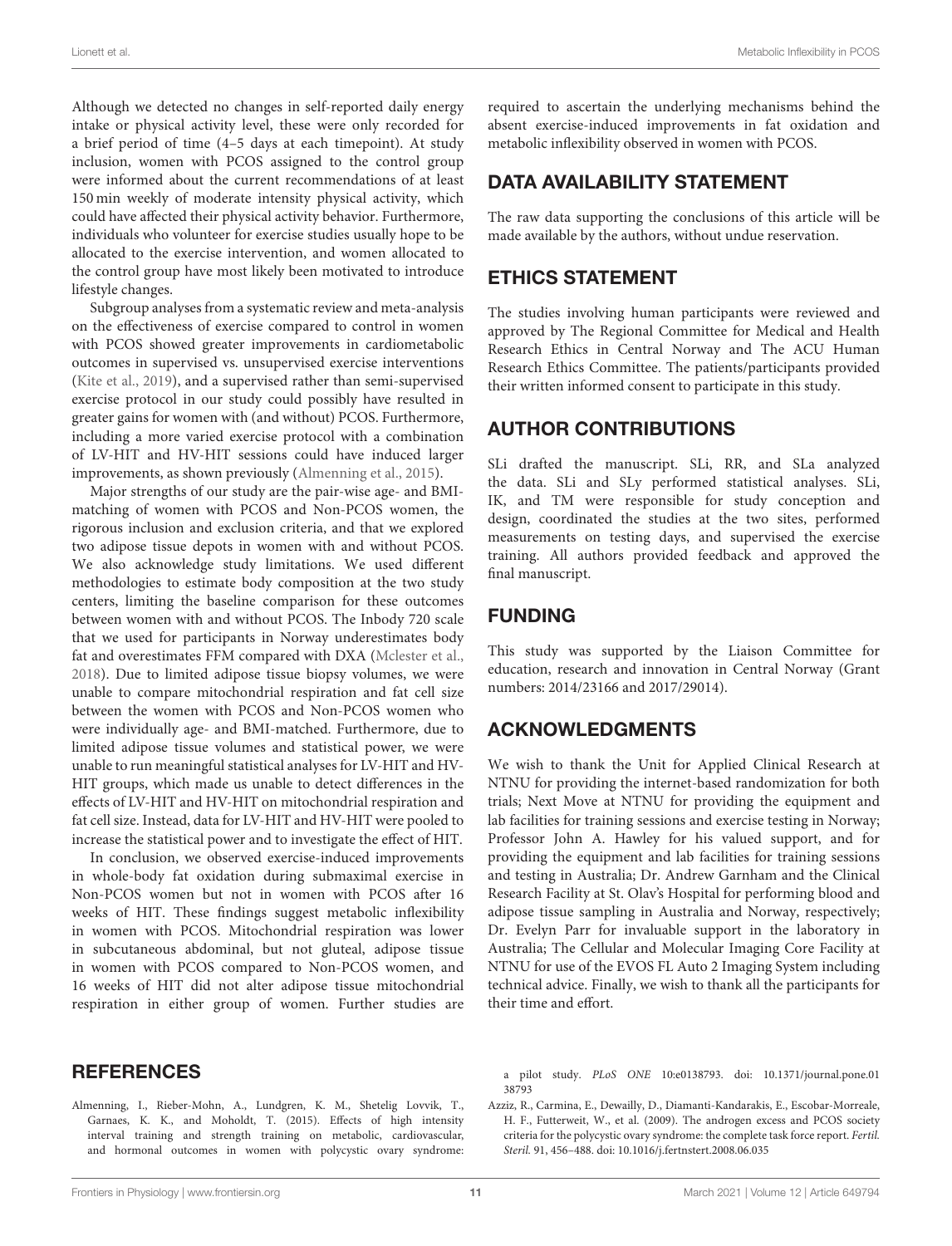- <span id="page-11-15"></span>Berglund, I. J., Soras, S. E., Relling, B. E., Lundgren, K. M., Kiel, I. A., and Moholdt, T. (2019). The relationship between maximum heart rate in a cardiorespiratory fitness test and in a maximum heart rate test. J. Sci. Med. Sport. 22, 607–610. doi: [10.1016/j.jsams.2018.11.018](https://doi.org/10.1016/j.jsams.2018.11.018)
- <span id="page-11-0"></span>Bozdag, G., Mumusoglu, S., Zengin, D., Karabulut, E., and Yildiz, B. O. (2016). The prevalence and phenotypic features of polycystic ovary syndrome: a systematic review and meta-analysis. Hum. Reprod. 31, 2841–2855. doi: [10.1093/humrep/dew218](https://doi.org/10.1093/humrep/dew218)
- <span id="page-11-26"></span>Broskey, N. T., Tam, C. S., Sutton, E. F., Altazan, A. D., Burton, J. H., Ravussin, E., et al. (2018). Metabolic inflexibility in women with PCOS is similar to women with type 2 diabetes. Nutr. Metab. (Lond.) 15:75. doi: [10.1186/s12986-018-0312-9](https://doi.org/10.1186/s12986-018-0312-9)
- <span id="page-11-18"></span>Chuang, T. Y., Wu, H. L., Chen, C. C., Gamboa, G. M., Layman, L. C., Diamond, M. P., et al. (2015). MicroRNA-223 expression is upregulated in insulin resistant human adipose tissue. J. Diabetes Res. 2015:943659. doi: [10.1155/2015/943659](https://doi.org/10.1155/2015/943659)
- <span id="page-11-3"></span>De Groot, P. C., Dekkers, O. M., Romijn, J. A., Dieben, S. W., and Helmerhorst, F. M. (2011). PCOS, coronary heart disease, stroke, and the influence of obesity: a systematic review and meta-analysis. Hum. Reprod. Update 17, 495–500. doi: [10.1093/humupd/dmr001](https://doi.org/10.1093/humupd/dmr001)
- <span id="page-11-21"></span>Despres, J. P., Bouchard, C., Savard, R., Tremblay, A., Marcotte, M., and Theriault, G. (1984). The effect of a 20-week endurance training program on adiposetissue morphology and lipolysis in men and women. Metabolism 33, 235–239. doi: [10.1016/0026-0495\(84\)90043-X](https://doi.org/10.1016/0026-0495(84)90043-X)
- <span id="page-11-4"></span>Diamanti-Kandarakis, E., and Papavassiliou, A. G. (2006). Molecular mechanisms of insulin resistance in polycystic ovary syndrome. Trends Mol. Med. 12, 324–332. doi: [10.1016/j.molmed.2006.05.006](https://doi.org/10.1016/j.molmed.2006.05.006)
- <span id="page-11-25"></span>Dohlmann, T. L., Hindso, M., Dela, F., Helge, J. W., and Larsen, S. (2018). High-intensity interval training changes mitochondrial respiratory capacity differently in adipose tissue and skeletal muscle. Physiol. Rep. 6:e13857. doi: [10.14814/phy2.13857](https://doi.org/10.14814/phy2.13857)
- <span id="page-11-7"></span>Dunaif, A., Segal, K. R., Shelley, D. R., Green, G., Dobrjansky, A., and Licholai, T. (1992). Evidence for distinctive and intrinsic defects in insulin action in polycystic ovary syndrome. Diabetes 41, 1257–1266. doi: [10.2337/diab.41.10.1257](https://doi.org/10.2337/diab.41.10.1257)
- <span id="page-11-14"></span>Ferriman, D., and Gallwey, J. D. (1961). Clinical assessment of body hair growth in women. J. Clin. Endocrinol. Metab. 21, 1440–1447. doi: [10.1210/jcem-21-11-1440](https://doi.org/10.1210/jcem-21-11-1440)
- <span id="page-11-5"></span>Goodpaster, B. H., and Sparks, L. M. (2017). Metabolic flexibility in health and disease. Cell Metab. 25, 1027–1036. doi: [10.1016/j.cmet.2017.04.015](https://doi.org/10.1016/j.cmet.2017.04.015)
- <span id="page-11-10"></span>Greenwood, E. A., Noel, M. W., Kao, C. N., Shinkai, K., Pasch, L. A., Cedars, M. I., et al. (2016). Vigorous exercise is associated with superior metabolic profiles in polycystic ovary syndrome independent of total exercise expenditure. Fertil. Steril. 105, 486–493. doi: [10.1016/j.fertnstert.2015.10.020](https://doi.org/10.1016/j.fertnstert.2015.10.020)
- <span id="page-11-29"></span>Hansen, S. L., Bojsen-Moller, K. N., Lundsgaard, A. M., Hendrich, F. L., Nilas, L., Sjoberg, K. A., et al. (2020). Mechanisms underlying absent training-induced improvement in insulin action in lean, hyperandrogenic women with polycystic ovary syndrome. Diabetes 69, 2267–2280. doi: [10.2337/db20-0062](https://doi.org/10.2337/db20-0062)
- <span id="page-11-27"></span>Hansen, S. L., Svendsen, P. F., Jeppesen, J. F., Hoeg, L. D., Andersen, N. R., Kristensen, J. M., et al. (2019). Molecular mechanisms in skeletal muscle underlying insulin resistance in women who are lean with polycystic ovary syndrome. J. Clin. Endocrinol. Metab. 104, 1841–1854. doi: [10.1210/jc.2018-01771](https://doi.org/10.1210/jc.2018-01771)
- <span id="page-11-16"></span>Jeukendrup, A. E., and Wallis, G. A. (2005). Measurement of substrate oxidation during exercise by means of gas exchange measurements. Int. J. Sports Med. 26(Suppl. 1), S28–S37. doi: [10.1055/s-2004-830512](https://doi.org/10.1055/s-2004-830512)
- <span id="page-11-12"></span>Kiel, I. A., Lionett, S., Parr, E. B., Jones, H., Roset, M. A. H., Salvesen, O., et al. (2020). Improving reproductive function in women with polycystic ovary syndrome with high-intensity interval training (IMPROV-IT): study protocol for a two-centre, three-armed randomised controlled trial. BMJ Open [10:e034733. doi: 10.1136/bmjopen-2019-0](https://doi.org/10.1136/bmjopen-2019-034733) 34733
- <span id="page-11-28"></span>Kim, J. Y., Tfayli, H., Michaliszyn, S. F., and Arslanian, S. (2018). Impaired lipolysis, diminished fat oxidation, and metabolic inflexibility in obese girls with polycystic ovary syndrome. J. Clin. Endocrinol. Metab. 103, 546–554. doi: [10.1210/jc.2017-01958](https://doi.org/10.1210/jc.2017-01958)
- <span id="page-11-9"></span>Kite, C., Lahart, I. M., Afzal, I., Broom, D. R., Randeva, H., Kyrou, I., et al. (2019). Exercise, or exercise and diet for the management of polycystic ovary syndrome: a systematic review and meta-analysis. Syst. Rev. 8:51. doi: [10.1186/s13643-019-0962-3](https://doi.org/10.1186/s13643-019-0962-3)
- <span id="page-11-19"></span>Kraunsoe, R., Boushel, R., Hansen, C. N., Schjerling, P., Qvortrup, K., Stockel, M., et al. (2010). Mitochondrial respiration in subcutaneous and visceral adipose tissue from patients with morbid obesity. J. Physiol. 588, 2023–2032. doi: [10.1113/jphysiol.2009.184754](https://doi.org/10.1113/jphysiol.2009.184754)
- <span id="page-11-24"></span>Larsen, S., Danielsen, J. H., Sondergard, S. D., Sogaard, D., Vigelsoe, A., Dybboe, R., et al. (2015). The effect of high-intensity training on mitochondrial fat oxidation in skeletal muscle and subcutaneous adipose tissue. Scand. J. Med. Sci. Sports 25, e59–e69. doi: [10.1111/sms.12252](https://doi.org/10.1111/sms.12252)
- <span id="page-11-8"></span>Manneras-Holm, L., Leonhardt, H., Kullberg, J., Jennische, E., Oden, A., Holm, G., et al. (2011). Adipose tissue has aberrant morphology and function in PCOS: enlarged adipocytes and low serum adiponectin, but not circulating sex steroids, are strongly associated with insulin resistance. J. Clin. Endocrinol. Metab. 96, E304–E311. doi: [10.1210/jc.2010-1290](https://doi.org/10.1210/jc.2010-1290)
- <span id="page-11-17"></span>Matthews, D. R., Hosker, J. P., Rudenski, A. S., Naylor, B. A., Treacher, D. F., and Turner, R. C. (1985). Homeostasis model assessment: insulin resistance and beta-cell function from fasting plasma glucose and insulin concentrations in man. Diabetologia 28, 412–419. doi: [10.1007/BF00280883](https://doi.org/10.1007/BF00280883)
- <span id="page-11-33"></span>Mclester, C. N., Nickerson, B. S., Kliszczewicz, B. M., and Mclester, J. R. (2018). Reliability and agreement of various inbody body composition analyzers as compared to dual-energy x-ray absorptiometry in healthy men and women. J. Clin. Densitom. 23, 443–450. doi: [10.1016/j.jocd.2018.10.008](https://doi.org/10.1016/j.jocd.2018.10.008)
- <span id="page-11-30"></span>Mendham, A. E., Larsen, S., George, C., Adams, K., Hauksson, J., Olsson, T., et al. (2020). Exercise training results in depot-specific adaptations to adipose tissue mitochondrial function. Sci. Rep. 10:3785. doi: [10.1038/s41598-020-60286-x](https://doi.org/10.1038/s41598-020-60286-x)
- <span id="page-11-1"></span>Moran, L. J., Misso, M. L., Wild, R. A., and Norman, R. J. (2010). Impaired glucose tolerance, type 2 diabetes and metabolic syndrome in polycystic ovary syndrome: a systematic review and meta-analysis. Hum. Reprod. Update 16, 347–363. doi: [10.1093/humupd/dmq001](https://doi.org/10.1093/humupd/dmq001)
- <span id="page-11-11"></span>Patten, R. K., Boyle, R. A., Moholdt, T., Kiel, I., Hopkins, W. G., Harrison, C. L., et al. (2020). Exercise interventions in polycystic ovary syndrome: a systematic review and meta-analysis. Front. Physiol. 11:606. doi: [10.3389/fphys.2020.00606](https://doi.org/10.3389/fphys.2020.00606)
- <span id="page-11-23"></span>Perry, C. G., Heigenhauser, G. J., Bonen, A., and Spriet, L. L. (2008). Highintensity aerobic interval training increases fat and carbohydrate metabolic capacities in human skeletal muscle. Appl. Physiol. Nutr. Metab. 33, 1112–1123. doi: [10.1139/H08-097](https://doi.org/10.1139/H08-097)
- <span id="page-11-6"></span>Rimmer, M., Tan, B. K., Teede, H., Thangaratinam, S., and H Al Wattar, B. (2020). Metabolic inflexibility in women with polycystic ovary syndrome: a systematic review. Gynecol. Endocrinol. 36, 501–507. doi: [10.1080/09513590.2019.1698025](https://doi.org/10.1080/09513590.2019.1698025)
- <span id="page-11-13"></span>Rotterdam, E. A.-S. P. C. W. G. (2004). Revised 2003 consensus on diagnostic criteria and long-term health risks related to polycystic ovary syndrome (PCOS). Hum. Reprod. 19, 41–47. doi: [10.1093/humrep/deh098](https://doi.org/10.1093/humrep/deh098)
- <span id="page-11-20"></span>Schindelin, J., Arganda-Carreras, I., Frise, E., Kaynig, V., Longair, M., Pietzsch, T., et al. (2012). Fiji: an open-source platform for biological-image analysis. Nat. Methods 9, 676–682. doi: [10.1038/nmeth.2019](https://doi.org/10.1038/nmeth.2019)
- <span id="page-11-32"></span>Stener-Victorin, E., Baghaei, F., Holm, G., Janson, P. O., Olivecrona, G., Lonn, M., et al. (2012). Effects of acupuncture and exercise on insulin sensitivity, adipose tissue characteristics, and markers of coagulation and fibrinolysis in women with polycystic ovary syndrome: secondary analyses of a randomized controlled trial. Fertil. Steril. 97, 501–508. doi: [10.1016/j.fertnstert.2011.11.010](https://doi.org/10.1016/j.fertnstert.2011.11.010)
- <span id="page-11-31"></span>Stinkens, R., Brouwers, B., Jocken, J. W., Blaak, E. E., Teunissen-Beekman, K. F., Hesselink, M. K. C., et al. (2018). Exercise training-induced effects on the abdominal subcutaneous adipose tissue phenotype in obese humans. J. Appl. Physiol. (1985). 125, 1585–1593. doi: [10.1152/japplphysiol.00496.2018](https://doi.org/10.1152/japplphysiol.00496.2018)
- <span id="page-11-22"></span>Talanian, J. L., Galloway, S. D., Heigenhauser, G. J., Bonen, A., and Spriet, L. L. (2007). Two weeks of high-intensity aerobic interval training increases the capacity for fat oxidation during exercise in women. J. Appl. Physiol. (1985) 102, 1439–1447. doi: [10.1152/japplphysiol.01098.2006](https://doi.org/10.1152/japplphysiol.01098.2006)
- <span id="page-11-2"></span>Teede, H., Deeks, A., and Moran, L. (2010). Polycystic ovary syndrome: a complex condition with psychological, reproductive, and metabolic manifestations that impacts on health across the lifespan. BMC Med. 8:41. doi: [10.1186/1741-7015-8-41](https://doi.org/10.1186/1741-7015-8-41)